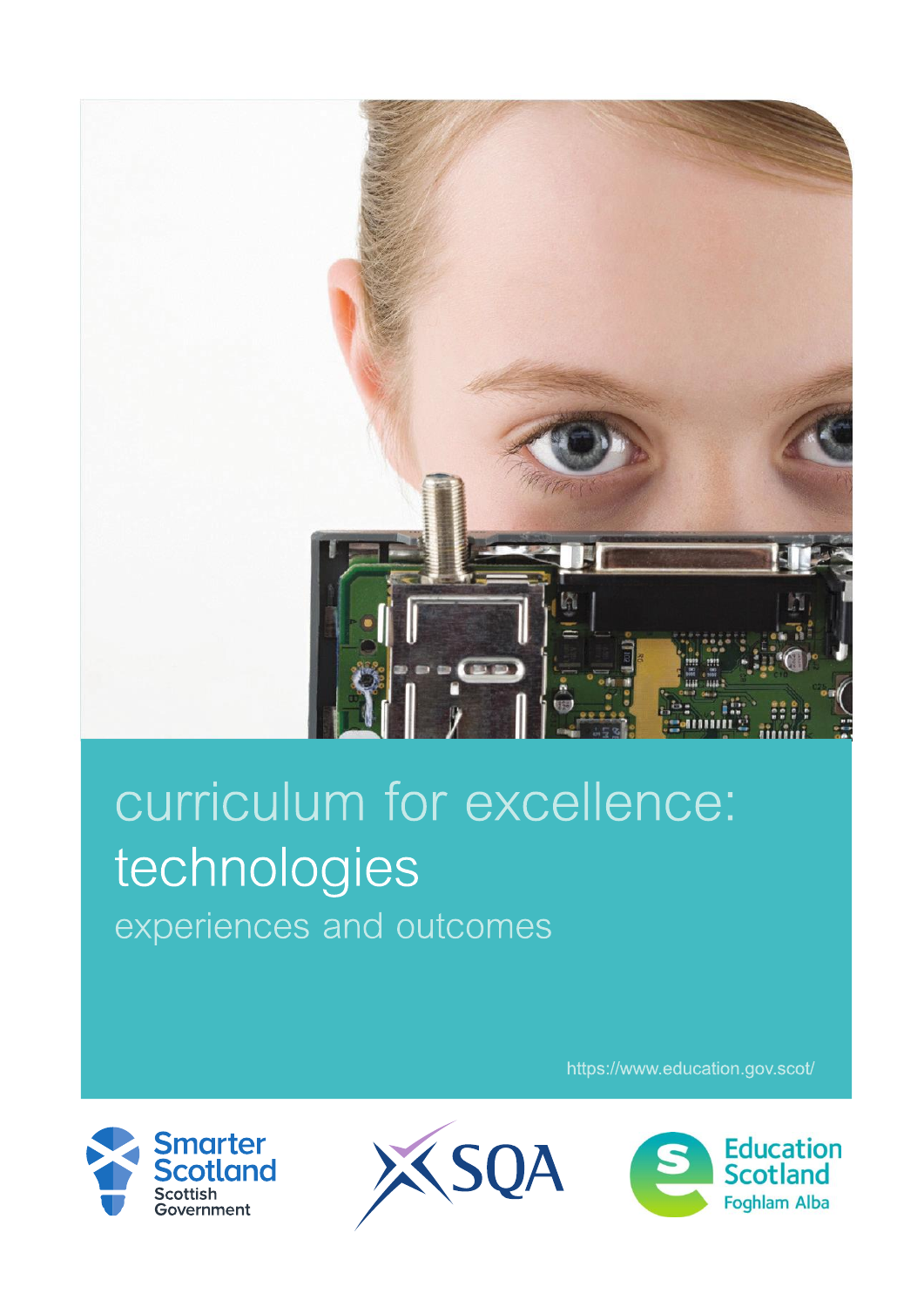## **Technologies Experiences and outcomes November 2016**



The technologies framework provides a range of different contexts for learning, including the themes across learning; learning for sustainability, global citizenship, enterprise, that draw on important aspects of everyday life and work.

The framework develops knowledge, skills, attributes and capabilities around 13 key concepts/significant aspects of learning in the technologies.

- Awareness of technological developments (Past, Present and Future), including how they work.
- Impact, contribution, and relationship of technologies on business, the economy, politics, and the environment.
- Using digital products and services in a variety of contexts to achieve a purposeful outcome
- Searching, processing and managing information responsibly
- Cyber resilience and internet safety
- Understanding the world through computational thinking
- Understanding and analysing computing technology
- Designing, building and testing computing solutions
- Food and textile technologies
- Designing & constructing models/products
- Exploring uses of materials
- Representing ideas, concepts and products through a variety of graphic media
- Application of Engineering

Within each of the key concepts/significant aspects of learning learners will develop and demonstrates

- knowledge and understanding of the key concepts in the technologies
- curiosity, exploration and problem solving skills
- planning and organisational skills in a range of contexts
- creativity and innovation
- skills in using tools, equipment, software, graphic media and materials
- skills in collaborating, leading and interacting with others
- critical thinking through exploration and discovery within a range of learning contexts
- **•** discussion and debate
- searching and retrieving information to inform thinking within diverse learning contexts
- making connections between specialist skills developed within learning and skills for work
- evaluating products, systems and services
- presentation and communication skills.
- awareness of sustainability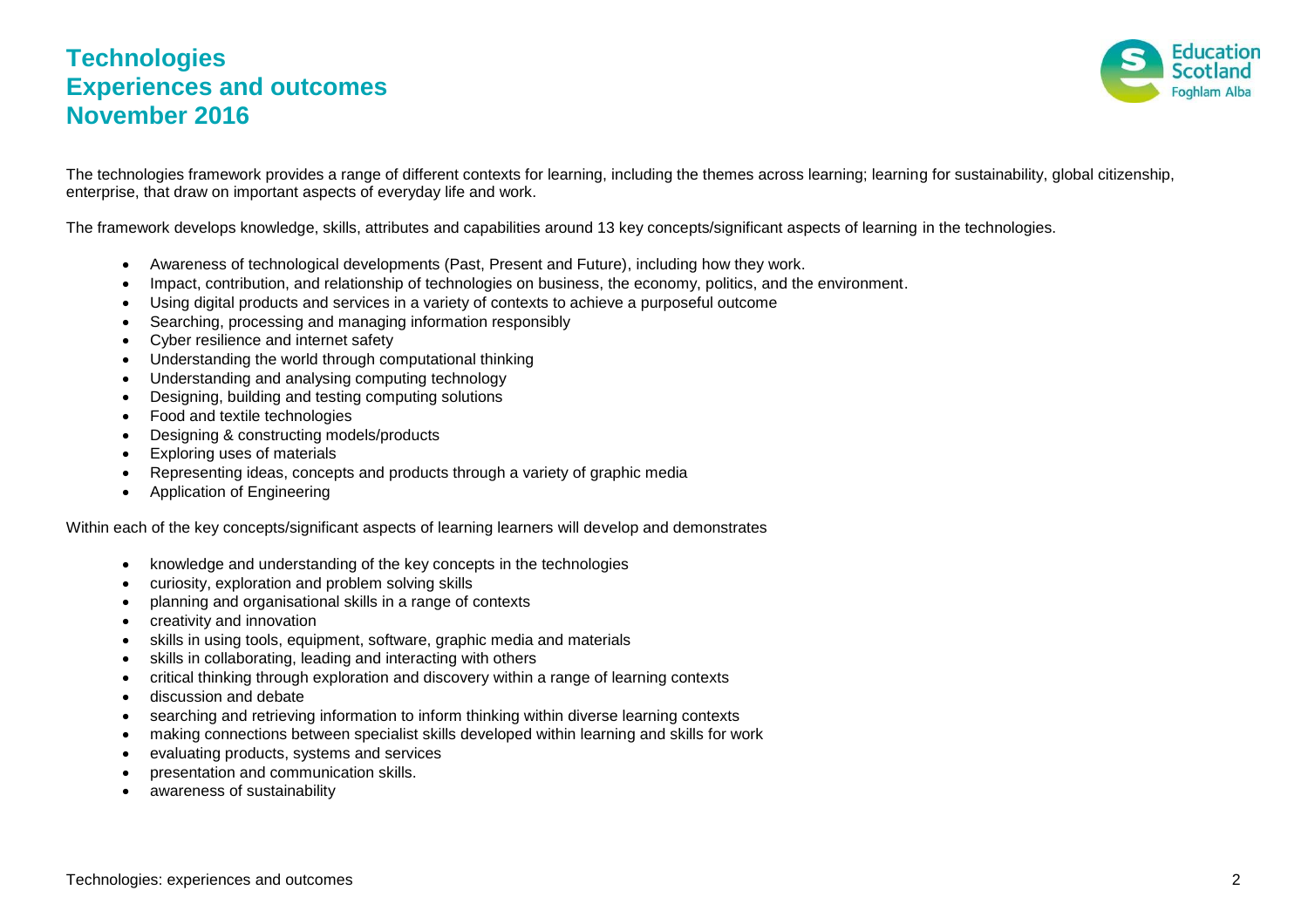The framework includes creative, practical and work-related experiences and outcomes which develop skills for business, digital literacy, computing science, food, textiles, craft, design, engineering, graphics and applied technologies. Learning, teaching and assessment in the technologies should span a range of the 13 key significant aspects of learning, for example when planning business education in S1 to S3 it should cover Digital Literacy significant aspects of learning and Technological Developments in Society and Business significant aspects of learning (as well as Social subject significant aspects of learning).

As with literacy, numeracy and health and wellbeing, digital literacy should be placed at the heart of all learning, not only the technologies area of the curriculum. Digital literacy outcomes could be met in any/all curriculum areas and so all practitioners can contribute to and reinforce them.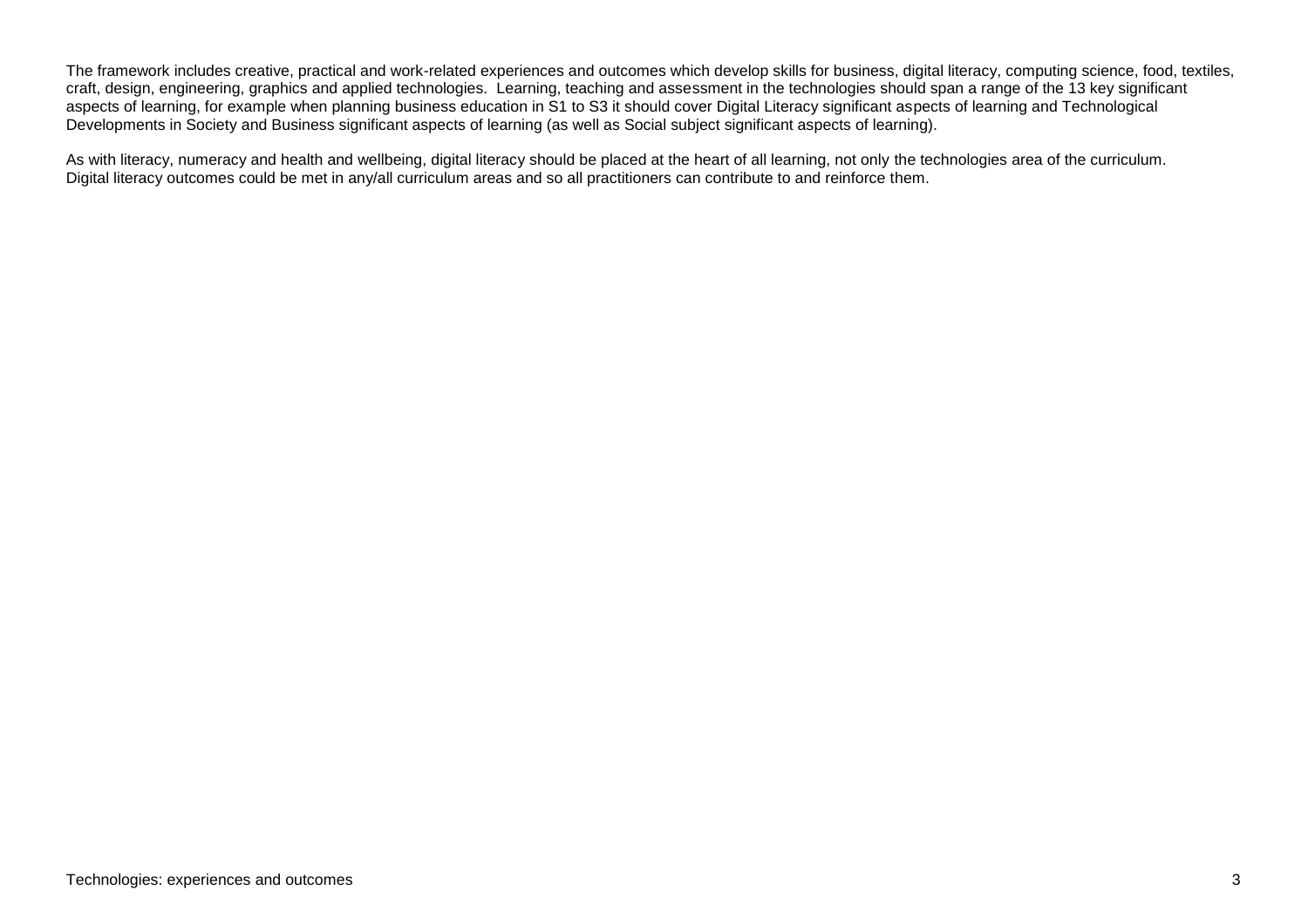| <b>Digital Literacy</b>                                                                                         |                                                                                                                                         |                                                                                                                                                                                   |                                                                                                                                                                                                |                                                                                                                                                                                                                        |                                                                                                                                                        |  |
|-----------------------------------------------------------------------------------------------------------------|-----------------------------------------------------------------------------------------------------------------------------------------|-----------------------------------------------------------------------------------------------------------------------------------------------------------------------------------|------------------------------------------------------------------------------------------------------------------------------------------------------------------------------------------------|------------------------------------------------------------------------------------------------------------------------------------------------------------------------------------------------------------------------|--------------------------------------------------------------------------------------------------------------------------------------------------------|--|
| <b>Organiser</b>                                                                                                | <b>Early</b>                                                                                                                            | <b>First</b>                                                                                                                                                                      | <b>Second</b>                                                                                                                                                                                  | <b>Third</b>                                                                                                                                                                                                           | <b>Fourth</b>                                                                                                                                          |  |
| <b>Using digital products</b><br>and services in a<br>variety of contexts to<br>achieve a purposeful<br>outcome | I can explore digital<br>technologies and use<br>what I learn to solve<br>problems and share ideas<br>and thoughts.<br><b>TCH 0-01a</b> | I can explore and<br>experiment with digital<br>technologies and can use<br>what I learn to support<br>and enhance my learning<br>in different contexts.<br><b>TCH 1-01a</b>      | I can extend and enhance<br>my knowledge of digital<br>technologies to collect,<br>analyse ideas, relevant<br>information and organise<br>these in an appropriate<br>way.<br><b>TCH 2-01a</b>  | I can explore and use the<br>features of a range of<br>digital technologies,<br>integrated software and<br>online resources to<br>determine the most<br>appropriate to solve<br>problems.<br><b>TCH 3-01a</b>          | I can select and use digital<br>technologies to access,<br>select relevant information<br>and solve real world<br>problems.<br><b>TCH 4-01a</b>        |  |
| Searching, processing<br>and managing<br>information<br>responsibly                                             | I can use digital<br>technologies to explore<br>how to search and find<br>information.<br><b>TCH 0-02a</b>                              | Using digital technologies<br>responsibly I can access,<br>retrieve and use<br>information to support,<br>enrich or extend learning<br>in different contexts.<br><b>TCH 1-02a</b> | I can use digital<br>technologies to search,<br>access and retrieve<br>information and am aware<br>that not all of this<br>information will be<br>credible.<br><b>TCH 02-02a</b>               | Having used digital<br>technologies to search,<br>access and retrieve<br>information I can justify my<br>selection in terms of<br>validity, reliability and have<br>an awareness of<br>plagiarism.<br><b>TCH 3-02a</b> | I can use digital<br>technologies to process<br>and manage information<br>responsibly and can<br>reference<br>sources accordingly.<br><b>TCH 4-02a</b> |  |
| <b>Cyber resilience and</b><br>internet safety                                                                  | I can explore, play and<br>communicate using digital<br>technologies safely and<br>securely.<br><b>TCH 0-03a</b>                        | I can extend my<br>knowledge of how to use<br>digital technology to<br>communicate with others<br>and I am aware of ways to<br>keep safe and secure.<br><b>TCH 1-03a</b>          | I can explore online<br>communities<br>demonstrating an<br>understanding of<br>responsible digital<br>behaviour and I'm aware<br>of how to keep myself safe<br>and secure.<br><b>TCH 2-03a</b> | I can keep myself safe and<br>secure in online<br>environments and I am<br>aware of the importance<br>and consequences of<br>doing this for myself and<br>others.<br><b>TCH 3-03a</b>                                  | I can explore the impact of<br>cyber-crime for business<br>and industry and the<br>consequences this can<br>have on me.<br><b>TCH 4-03a</b>            |  |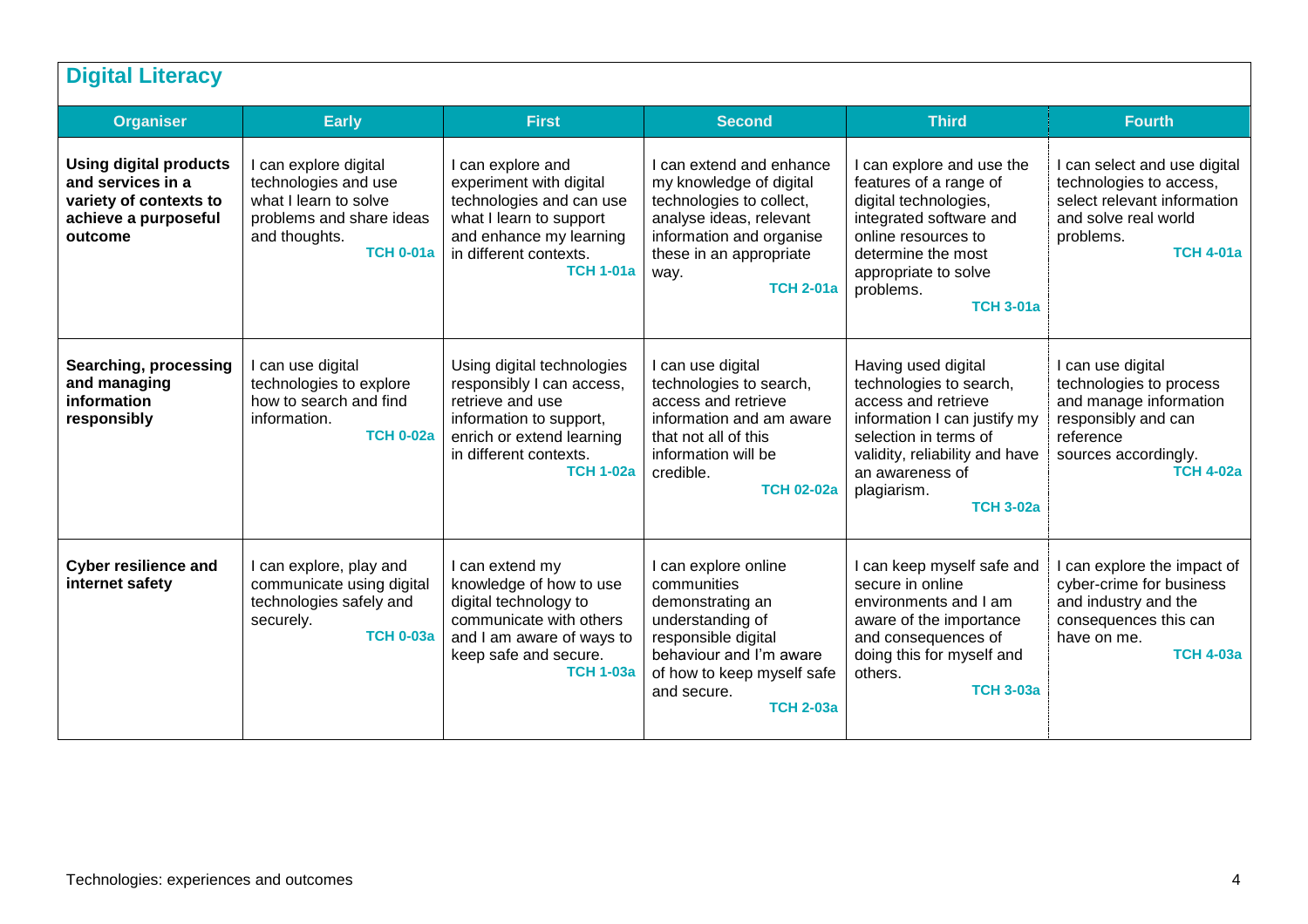| <b>Food and Textile Technology</b> |                                                                                                                                                                                                                                                                                             |                                                                                                                                                                                                                                                                                                                                                                                                                                                                   |                                                                                                                                                                                                                                                                                                                                                                                                                                                                                                                           |                                                                                                                                                                                                                                                                                                                                                                                                                                                                                                                                                                            |                                                                                                                                                                                                                                                                                                                                                                                                                                                                                                                                                                                                                                                                                                                                                                                                                                              |  |  |
|------------------------------------|---------------------------------------------------------------------------------------------------------------------------------------------------------------------------------------------------------------------------------------------------------------------------------------------|-------------------------------------------------------------------------------------------------------------------------------------------------------------------------------------------------------------------------------------------------------------------------------------------------------------------------------------------------------------------------------------------------------------------------------------------------------------------|---------------------------------------------------------------------------------------------------------------------------------------------------------------------------------------------------------------------------------------------------------------------------------------------------------------------------------------------------------------------------------------------------------------------------------------------------------------------------------------------------------------------------|----------------------------------------------------------------------------------------------------------------------------------------------------------------------------------------------------------------------------------------------------------------------------------------------------------------------------------------------------------------------------------------------------------------------------------------------------------------------------------------------------------------------------------------------------------------------------|----------------------------------------------------------------------------------------------------------------------------------------------------------------------------------------------------------------------------------------------------------------------------------------------------------------------------------------------------------------------------------------------------------------------------------------------------------------------------------------------------------------------------------------------------------------------------------------------------------------------------------------------------------------------------------------------------------------------------------------------------------------------------------------------------------------------------------------------|--|--|
| <b>Organiser</b>                   | <b>Early</b>                                                                                                                                                                                                                                                                                | <b>First</b>                                                                                                                                                                                                                                                                                                                                                                                                                                                      | <b>Second</b>                                                                                                                                                                                                                                                                                                                                                                                                                                                                                                             | <b>Third</b>                                                                                                                                                                                                                                                                                                                                                                                                                                                                                                                                                               | <b>Fourth</b>                                                                                                                                                                                                                                                                                                                                                                                                                                                                                                                                                                                                                                                                                                                                                                                                                                |  |  |
| <b>Food and Textile</b>            | I enjoy exploring and<br>working with foods in<br>different contexts<br><b>TCH 0-04a</b><br>I enjoy experimenting with<br>a range of textiles<br><b>TCH 0-04b</b><br>I can share their thoughts<br>with others to h`elp further<br>develop ideas and solve<br>problems.<br><b>TCH 0-04c</b> | I can use a range of<br>simple food preparation<br>techniques when working<br>with food<br><b>TCH 1-04a</b><br>I can use a range of tools<br>and equipment when<br>working with textiles<br><b>TCH 1-04b</b><br>I am developing and using<br>problem solving strategies<br>to meet challenges with a<br>food or textile focus<br><b>TCH 1-04c</b><br>I can adapt and improve<br>ideas and can express my<br>own thinking in different<br>ways<br><b>TCH 1-04d</b> | I am developing dexterity,<br>creativity and confidence<br>when preparing and<br>cooking food<br><b>TCH 2-04a</b><br>I am developing dexterity,<br>creativity and confidence<br>when working with textiles<br><b>TCH 2-04b</b><br>I can extend and explore<br>problem solving strategies<br>to meet increasingly<br>difficult challenges with a<br>food or textile focus<br><b>TCH 2-04c</b><br>I can discuss, debate and<br>improve my ideas with<br>increasing confidence and<br>clear explanations<br><b>TCH 2-04d</b> | I am gaining confidence<br>and dexterity in the use of<br>ingredients and equipment<br>and can apply specialist<br>skills in preparing food.<br><b>TCH 3-04a</b><br>I can use textile skills in<br>practical and creative<br>situations in my place of<br>learning, at home or in the<br>world of work<br><b>TCH 3-04b</b><br>By using problem-solving<br>strategies and showing<br>creativity in a design<br>challenge, I can plan,<br>develop, make and<br>evaluate food or textile<br>items which meet needs at<br>home or in the world of<br>work.<br><b>TCH 3-04c</b> | I can explore the properties<br>and functionality of<br>ingredients, textiles and<br>equipment to establish<br>their suitability for a task at<br>home or in the world of<br>work.<br><b>TCH 4-04a</b><br>I can confidently apply<br>preparation techniques<br>and processes to make<br>food and textile items<br>using specialist skills,<br>materials, equipment in my<br>place of learning, at home<br>or in the world of work.<br><b>TCH 4-04b</b><br>Showing creativity and<br>innovation I can design,<br>plan and produce<br>increasingly complex food<br>or textile items which<br>satisfy the needs of the<br>user, at home or in the<br>world of work.<br><b>TCH 4-04c</b><br>I can apply skills of critical<br>thinking when evaluating<br>the quality and<br>effectiveness of my own or<br>others' products.<br><b>TCH 4-04d</b> |  |  |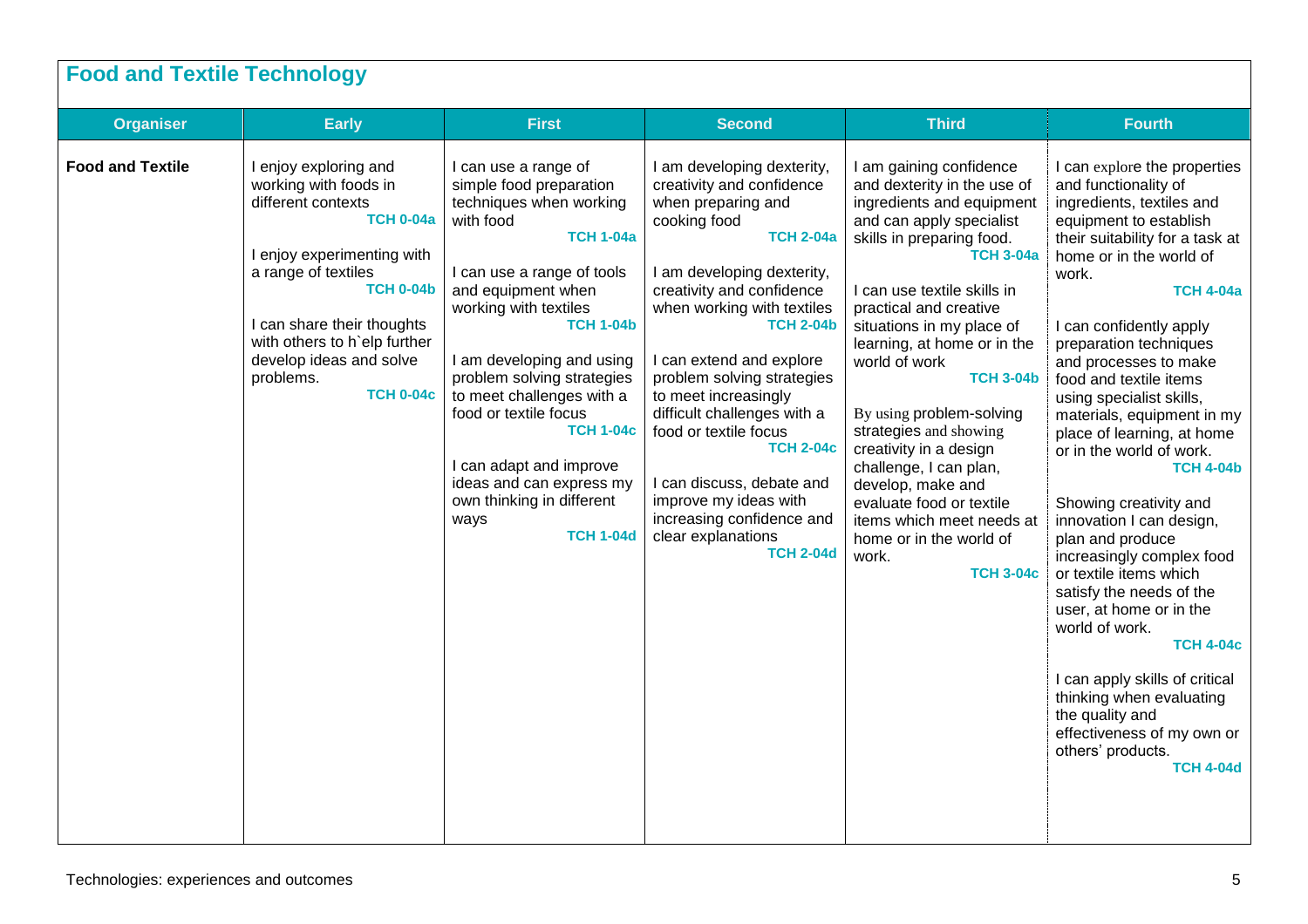| <b>Technological Developments in Society and Business</b>                                                                      |                                                                                                                                                         |                                                                                                                                                                                 |                                                                                                                                                                                               |                                                                                                                                                                                                   |                                                                                                                                                                                |  |
|--------------------------------------------------------------------------------------------------------------------------------|---------------------------------------------------------------------------------------------------------------------------------------------------------|---------------------------------------------------------------------------------------------------------------------------------------------------------------------------------|-----------------------------------------------------------------------------------------------------------------------------------------------------------------------------------------------|---------------------------------------------------------------------------------------------------------------------------------------------------------------------------------------------------|--------------------------------------------------------------------------------------------------------------------------------------------------------------------------------|--|
| <b>Organiser</b>                                                                                                               | <b>Early</b>                                                                                                                                            | <b>First</b>                                                                                                                                                                    | <b>Second</b>                                                                                                                                                                                 | <b>Third</b>                                                                                                                                                                                      | <b>Fourth</b>                                                                                                                                                                  |  |
| Awareness of<br>technological<br>developments (Past,<br><b>Present and Future),</b><br>including how they<br>work.             | I enjoy playing with and<br>exploring technologies to<br>discover what they can do<br>and how they can help<br>us.<br><b>TCH 0-05a</b>                  | I can explore the latest<br>technologies and consider<br>the ways in which they<br>have developed.<br><b>TCH 1-05a</b>                                                          | I can investigate how<br>product design and<br>development have been<br>influenced by changing<br>lifestyles.<br><b>TCH 2-05a</b>                                                             | I understand how scientific<br>and technological<br>developments have<br>contributed to changes in<br>everyday products.<br><b>TCH 3-05a</b>                                                      | I can analyse products<br>taking into consideration<br>sustainability, scientific<br>and technological<br>developments.<br><b>TCH 4-05a</b>                                    |  |
| Impact, contribution,<br>and relationship of<br>technologies on<br>business, the<br>economy, politics, and<br>the environment. | To help care for the<br>environment, I reduce,<br>re-use and recycle the<br>resources I use.<br><b>TCH 0-06a</b>                                        | I can take appropriate<br>action to ensure<br>conservation of materials<br>and resources,<br>considering the impact of<br>my actions on the<br>environment.<br><b>TCH 1-06a</b> | I can analyse how<br>lifestyles can impact on<br>the environment and<br>Earth's resources and can<br>make suggestions about<br>how to live in a more<br>sustainable way.<br><b>TCH 2-06a</b>  | I can evaluate the<br>implications for<br>individuals and societies of<br>the ethical issues arising<br>from technological<br>developments.<br><b>TCH 3-06a</b>                                   | I can examine a range of<br>materials, processes or<br>designs in my local<br>community to consider<br>their environmental, social<br>and economic impact.<br><b>TCH 4-06a</b> |  |
|                                                                                                                                | I understand how local<br>shops and services use<br>technologies to provide<br>us with what we need and<br>want in our daily lives.<br><b>TCH 0-07a</b> | I understand how<br>technologies help provide<br>for our needs and wants,<br>and how they can affect<br>the environment in which<br>we live.<br><b>TCH 1-07a</b>                | I can make suggestions as<br>to how individuals and<br>organisations may use<br>technologies to support<br>sustainability and reduce<br>the impact on our<br>environment.<br><b>TCH 2-07a</b> | can identify the costs and<br>benefits of using<br>technologies to reduce the<br>impact of our activities on<br>the environment and<br>business.<br><b>TCH 3-07a</b><br>I can explore the impact, | I can present conclusions<br>about the impact of<br>technologies on the<br>economy, politics and the<br>environment.<br><b>TCH 4-07a</b><br>I can select and use               |  |
|                                                                                                                                |                                                                                                                                                         |                                                                                                                                                                                 |                                                                                                                                                                                               | contribution and use of<br>various software<br>applications and emerging<br>hardware in business.<br><b>TCH 3-08a</b>                                                                             | appropriate hardware and<br>software which supports<br>evolving business<br>activities.<br><b>TCH 4-08a</b>                                                                    |  |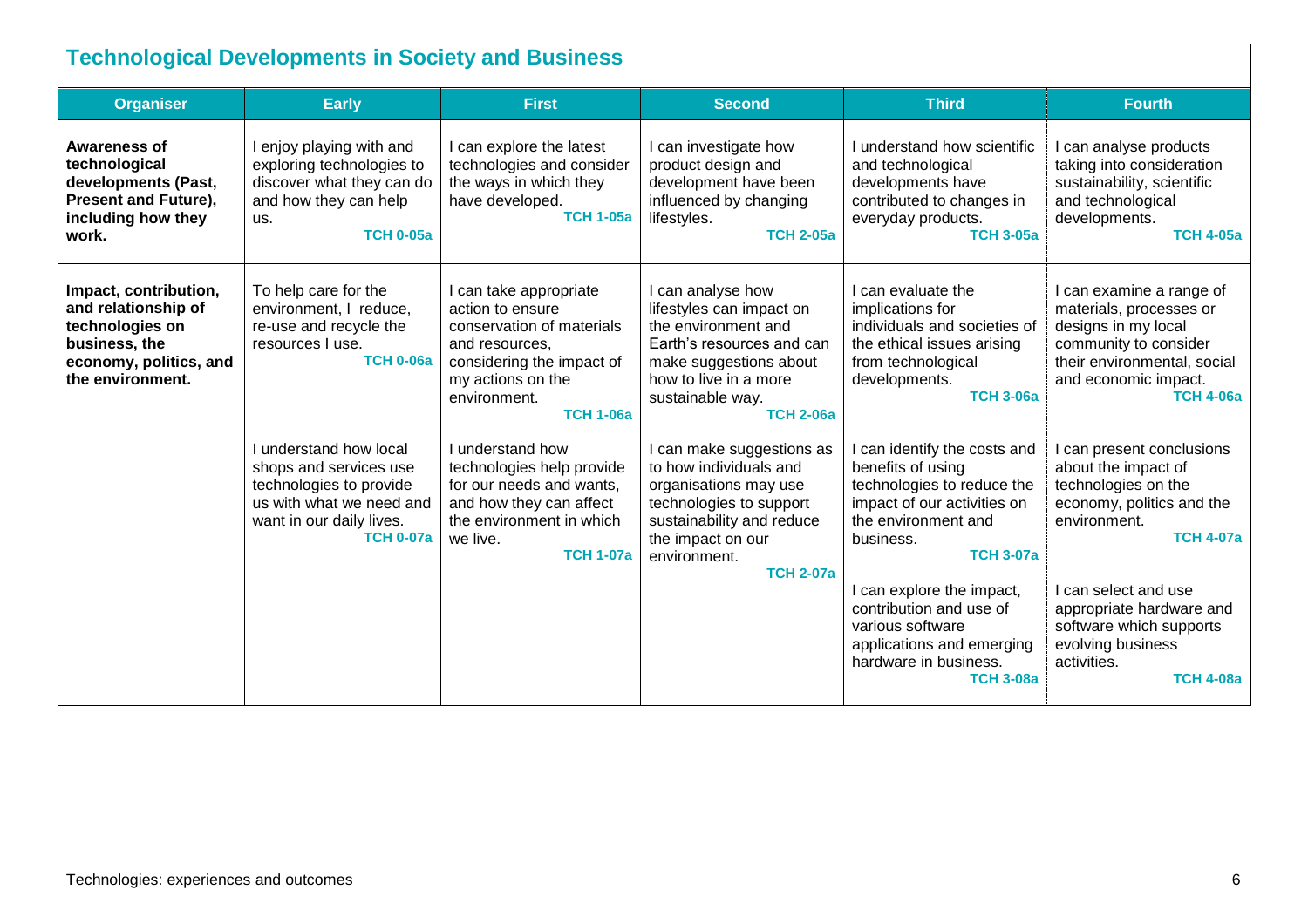| <b>Craft, Design, Engineering and Graphics</b>                                                  |                                                                                                               |                                                                                                                                                           |                                                                                                                                                                                                                                      |                                                                                                                                                       |                                                                                                                                                                                                  |  |
|-------------------------------------------------------------------------------------------------|---------------------------------------------------------------------------------------------------------------|-----------------------------------------------------------------------------------------------------------------------------------------------------------|--------------------------------------------------------------------------------------------------------------------------------------------------------------------------------------------------------------------------------------|-------------------------------------------------------------------------------------------------------------------------------------------------------|--------------------------------------------------------------------------------------------------------------------------------------------------------------------------------------------------|--|
| <b>Organiser</b>                                                                                | <b>Early</b>                                                                                                  | <b>First</b>                                                                                                                                              | <b>Second</b>                                                                                                                                                                                                                        | <b>Third</b>                                                                                                                                          | <b>Fourth</b>                                                                                                                                                                                    |  |
| <b>Design and construct</b><br>models/product                                                   | I explore ways to design<br>and construct models.<br><b>TCH 0-09a</b>                                         | I can design and construct<br>models and explain my<br>solutions.<br><b>TCH 1-09a</b>                                                                     | I can extend and enhance<br>my design skills to solve<br>problems and can<br>construct models.<br><b>TCH 2-09a</b>                                                                                                                   | I can create solutions in<br>3D and 2D and can justify<br>the construction/graphic<br>methods and the design<br>features.<br><b>TCH 3-09a</b>         | I can apply design thinking<br>skills when designing and<br>manufacturing<br>models/products which<br>satisfy the user or client.<br><b>TCH 4-09a</b>                                            |  |
| <b>Exploring uses of</b><br>materials                                                           | I explore everyday<br>materials in the creation<br>$\Omega$<br>pictures/models/concepts.<br><b>TCH 0-10a</b>  | I can recognise a variety<br>of materials and suggest<br>an appropriate material for<br>a specific use.<br><b>TCH 1-10a</b>                               | I can recognise basic<br>properties and uses for a<br>variety of materials and<br>can discuss which ones<br>are most suitable for a<br>given task.<br><b>TCH 2-10a</b>                                                               | I can explore the properties<br>and performance of<br>materials before justifying<br>the most appropriate<br>material for a task.<br><b>TCH 3-10a</b> | I consider the material<br>performance as well as<br>sustainability of materials<br>and apply these to real<br>world tasks.<br><b>TCH 4-10a</b>                                                  |  |
| <b>Representing ideas,</b><br>concepts and<br>products through a<br>variety of graphic<br>media | I explore and discover<br>different ways of<br>representing ideas in<br>imaginative ways.<br><b>TCH 0-11a</b> | I can explore and<br>experiment with<br>sketching, manually or<br>digitally, to represent<br>ideas in different learning<br>contexts.<br><b>TCH 1-11a</b> | I can use a range of<br>graphic techniques,<br>manually and digitally, to<br>communicate ideas,<br>concepts or products,<br>experimenting with the use<br>of shape, colour and<br>texture to enhance my<br>work.<br><b>TCH 2-11a</b> | I can apply a range of<br>graphic techniques and<br>standards when producing<br>images using sketching,<br>drawing and software.<br><b>TCH 3-11a</b>  | I can extend my use of<br>manual and digital graphic<br>techniques to realise<br>ideas, concepts and<br>products and recognise<br>the importance of real<br>world standards.<br><b>TCH 4-11a</b> |  |
| <b>Application of</b><br><b>Engineering</b>                                                     | I explore a variety of<br>products covering a range<br>of engineering disciplines.<br><b>TCH 0-12a</b>        | I explore and discover<br>engineering disciplines<br>and can create solutions.<br><b>TCH 1-12a</b>                                                        | I can extend my<br>knowledge and<br>understanding of<br>engineering disciplines to<br>create solution.<br><b>TCH 2-12a</b>                                                                                                           | I can apply my knowledge<br>and understanding of<br>engineering disciplines<br>and can develop/build<br>solutions to given tasks.<br><b>TCH 3-12a</b> | I can solve problems<br>through<br>the application of<br>engineering principles and<br>can discuss the impact<br>engineering has on the<br>world around me.<br><b>TCH 4-12a</b>                  |  |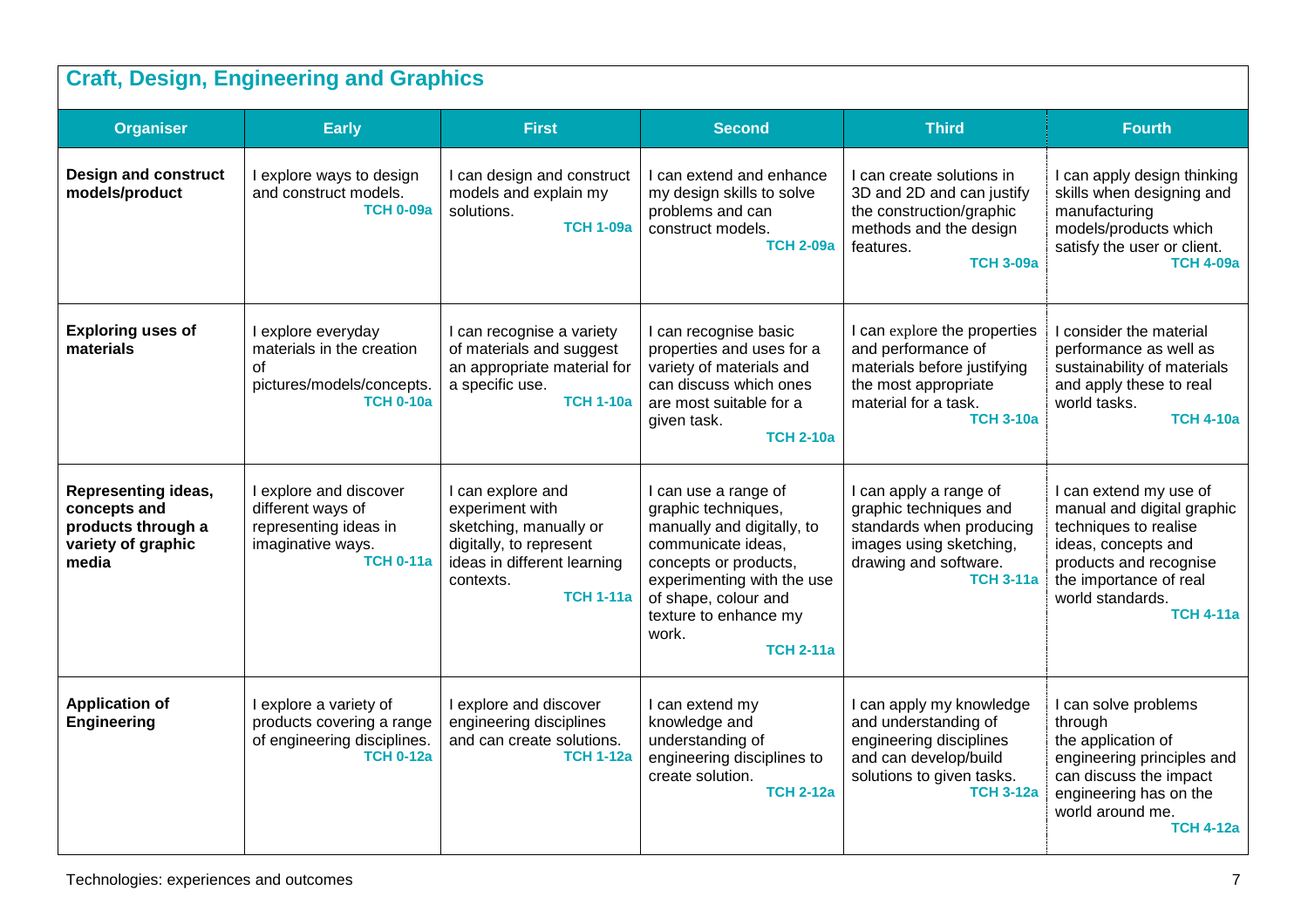| <b>Organiser</b>                                                       | <b>Early</b>                                                                                                                                                                   | <b>First</b>                                                                                                                                                                                             | <b>Second</b>                                                                                                                                                   | <b>Third</b>                                                                                                                                                                                                                                                                                                                                                   | <b>Fourth</b>                                                                                                                                                                                                                                                                                                |
|------------------------------------------------------------------------|--------------------------------------------------------------------------------------------------------------------------------------------------------------------------------|----------------------------------------------------------------------------------------------------------------------------------------------------------------------------------------------------------|-----------------------------------------------------------------------------------------------------------------------------------------------------------------|----------------------------------------------------------------------------------------------------------------------------------------------------------------------------------------------------------------------------------------------------------------------------------------------------------------------------------------------------------------|--------------------------------------------------------------------------------------------------------------------------------------------------------------------------------------------------------------------------------------------------------------------------------------------------------------|
| <b>Understanding the</b><br>world through<br>computational<br>thinking | I can explore<br>computational thinking<br>processes involved in a<br>variety of everyday tasks<br>and can identify patterns<br>in objects or information.<br><b>TCH 0-13a</b> | I can explore and<br>comment on processes in<br>the world around me<br>making use of core<br>computational thinking<br>concepts and can<br>organise information in a<br>logical way.<br><b>TCH 1-13a</b> | I understand the operation<br>of a process and its<br>outcome. I can structure<br>related items of<br>information.<br><b>TCH 2-13a</b>                          | I can describe different<br>fundamental information<br>processes and how they<br>communicate and can<br>identify their use in solving<br>different problems.<br><b>TCH 3-13a</b><br>I am developing my<br>understanding of<br>information and can use<br>an information model to<br>describe particular aspects<br>of a real world system.<br><b>TCH 3-13b</b> | I can describe in detail the<br>processes used in real<br>world solutions, compare<br>these processes against<br>alternative solutions and<br>justify which is the most<br>appropriate.<br><b>TCH 4-13a</b><br>I can informally compare<br>algorithms for correctness<br>and efficiency.<br><b>TCH 3-13b</b> |
| <b>Understanding and</b><br>analysing computing<br>technology          | understand that<br>sequences of instructions<br>are used to control<br>computing technology.<br><b>TCH 0-14a</b>                                                               | I understand the<br>instructions of a visual<br>programming language<br>and can predict the<br>outcome of a program<br>written using the<br>language.<br><b>TCH 1-14a</b>                                | I can explain core<br>programming language<br>concepts in appropriate<br>technical language.<br><b>TCH 2-14a</b>                                                | I understand language<br>constructs for representing<br>structured information<br><b>TCH 3-14a</b>                                                                                                                                                                                                                                                             | I understand constructs<br>and data structures in a<br>textual programming<br>language<br><b>TCH 4-14a</b>                                                                                                                                                                                                   |
|                                                                        | can experiment with and<br>identify uses of a range of<br>computing technology in<br>the world around me.<br><b>TCH 0-14b</b>                                                  | I understand how<br>computers process<br>information.<br><b>TCH 1-14b</b>                                                                                                                                | I understand how<br>information is stored and<br>how key components of<br>computing technology<br>connect and interact<br>through networks.<br><b>TCH 2-14b</b> | I can describe the<br>structure and operation of<br>computing systems which<br>have multiple software and<br>hardware levels that<br>interact with each other.<br><b>TCH 3-14b</b>                                                                                                                                                                             | I can explain the overall<br>operation and architecture<br>of a digitally created<br>solution<br><b>TCH 4-14b</b><br>I understand the<br>relationship between high<br>level language and the<br>operation of computer<br><b>TCH 4-14c</b>                                                                    |